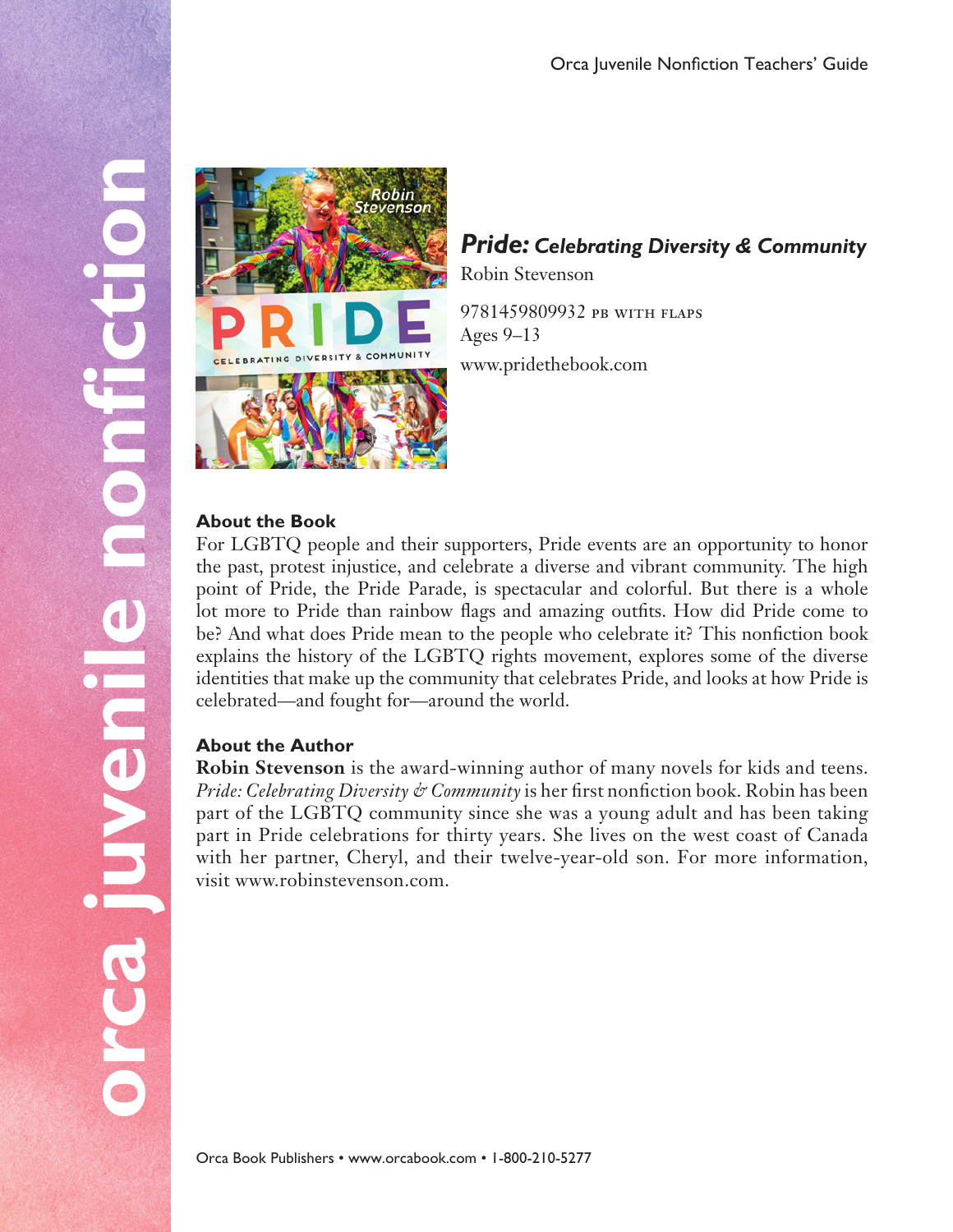## **A Note for Educators**

nonfiction

orca juvenie

Statistically, it is highly likely that some of the kids in your classroom are LGBTQ or will grow up to identify as part of the LGBTQ community. It is also likely that some have parents or close relatives who are lesbian, gay, bisexual or transgender. You may already know who some of these kids are. Others may just be beginning to become aware of their own gender identity or sexual orientation, and some may not come out until much later in life. Talking about Pride in the classroom sends a very important message to these young people: it says that diversity is important, that all sexual orientations and gender identities are valid and normal, and that equality and human rights are of great importance. This is a message that can be incredibly powerful, and in some cases, even life-saving.

You are also teaching all your students about the importance of standing against injustice. When kids and teens learn about different identities, embrace diversity and become allies in the fight for equality, bullying is reduced and our schools—and our communities—become safer, more inclusive spaces for every child and teen.

Having these conversations in the classroom is not always easy, and some students may have pre-conceived ideas and misinformation about LGBTQ people. Others may be uncomfortable discussing these topics. For that reason, it may be helpful to establish some ground rules before beginning these classroom activities. You may already have guidelines for class discussion, but here are a few specific suggestions that you might like to consider:

- Respect diversity: It is important to remember that people in the group may differ in sexual orientation and/or gender identity or gender expression. Words can hurt, so remind students to choose them carefully. Always intervene whenever you hear homophobic, transphobic or otherwise discriminatory comments—if possible, use it as a "teachable moment."
- Respect that we are all learning: It is okay to feel uncomfortable, it is okay not to know something, and it is okay to ask questions.
- Respect other people's privacy: Don't out other people without their permission. For example, a student could say "Someone I know is gay" rather than "My older brother is gay."
- Respect your own boundaries: Students do not have to share any personal information unless they choose to.
- Respect anonymity: Consider having a suggestion box in the classroom that enables students to ask you a question or express a concern safely and anonymously.

Teachers and school administrators sometimes worry that parents may raise objections when LGBTQ issues are discussed in the classroom. Having read the book yourself will allow you to address any concerns based in lack of knowledge or misunderstanding, and enable you to provide assurance that the material is age-appropriate. Having a clear rationale about why the topic is relevant to the students is also helpful: you can explain how this learning works to combat prejudice, reduce bullying and create a safer and more inclusive school.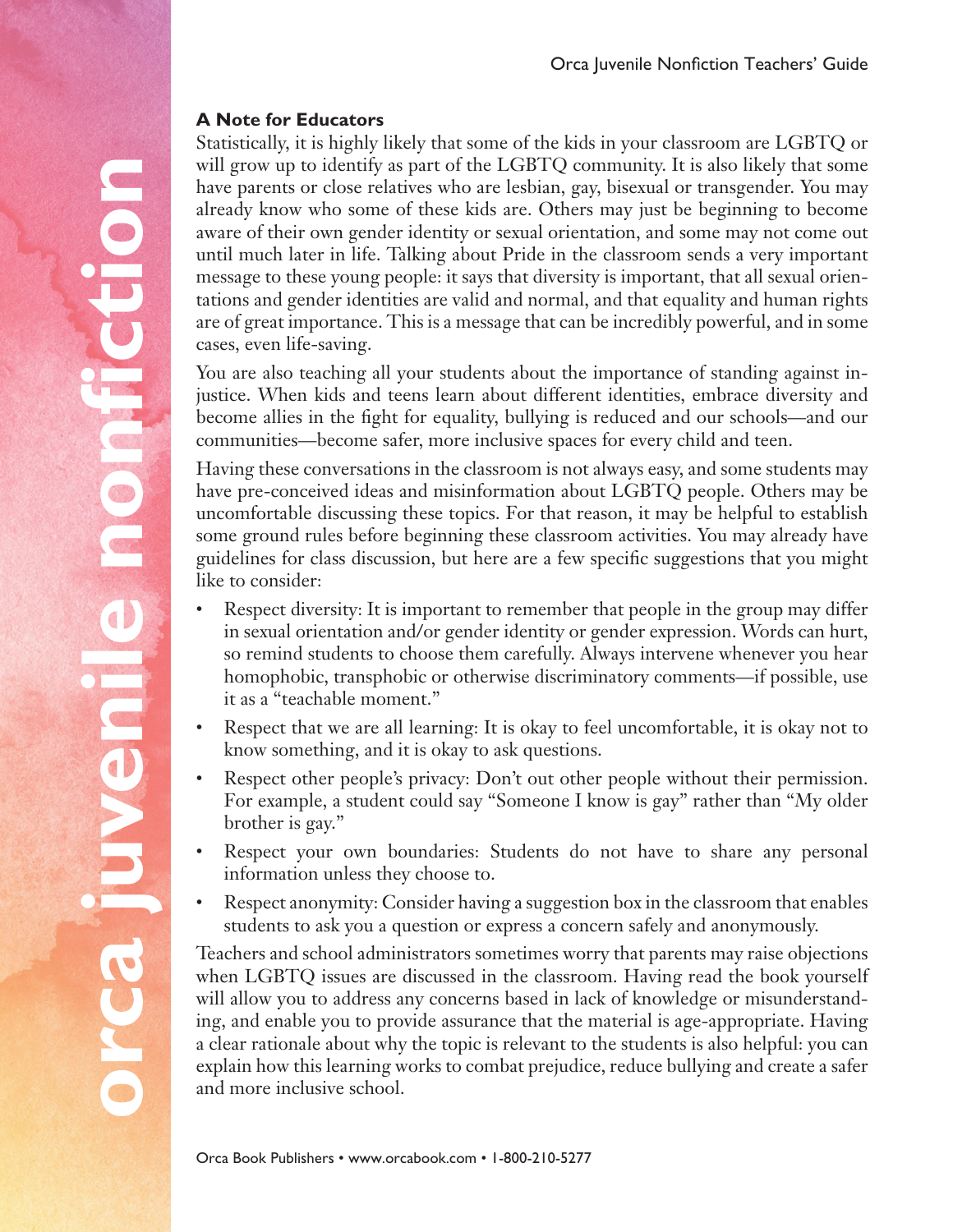## **Chapter 1: The History of Pride**

# Life Before Stonewall

#### *Discussion*

Read the first chapter of the book. Discuss what life was like for LGBTQ people in North America in the years before the Stonewall riots.

- What rights and protections did LGBTQ people have then?
- What rights and protections do they have now, where you live? If you don't know, find out!
- Why do you think the Stonewall riots were so significant in helping bring about social change?

#### *Activity*

Imagine being a young LGBTQ person in the 1950s or 1960s. You might never have heard of the existence of other people like yourself, and if you had, you would have heard that people like you were mentally ill or criminal. You probably wouldn't know words like gay, lesbian, bisexual or transgender, and you almost certainly wouldn't be aware that there were many other people like you out there. Close your eyes for a minute and imagine what that would be like. What might your fears be? Your hopes? Write a page in the diary of that imaginary person.

# The Role of Allies

#### *Discussion*

One group that has played an important role throughout the history of the LGBTQ rights movement is allies. Read the story of Jeanne Manford and the beginnings of PFLAG ("Parents Unite," page 30-31). Today, there are many social movements working towards greater equality for different groups—for example, fighting against racism, ableism, sexism, homophobia and transphobia, Islamophobia, anti-Semitism and more. As a group, discuss what it means to be an ally in these movements.

- What are the benefits of being an ally? (e.g. you learn accurate information about LGBTQ people; you have opportunities to be a role model and influence others to make positive change; you make a significant difference in the life of a friend who may be struggling)
- What discourages people from working as allies? (e.g. people may speculate about your own sexual orientation; you might experience conflict with people who are homophobic or transphobic; you might worry that you don't know enough about an issue to advocate effectively)
- What qualities would help someone to be a good ally?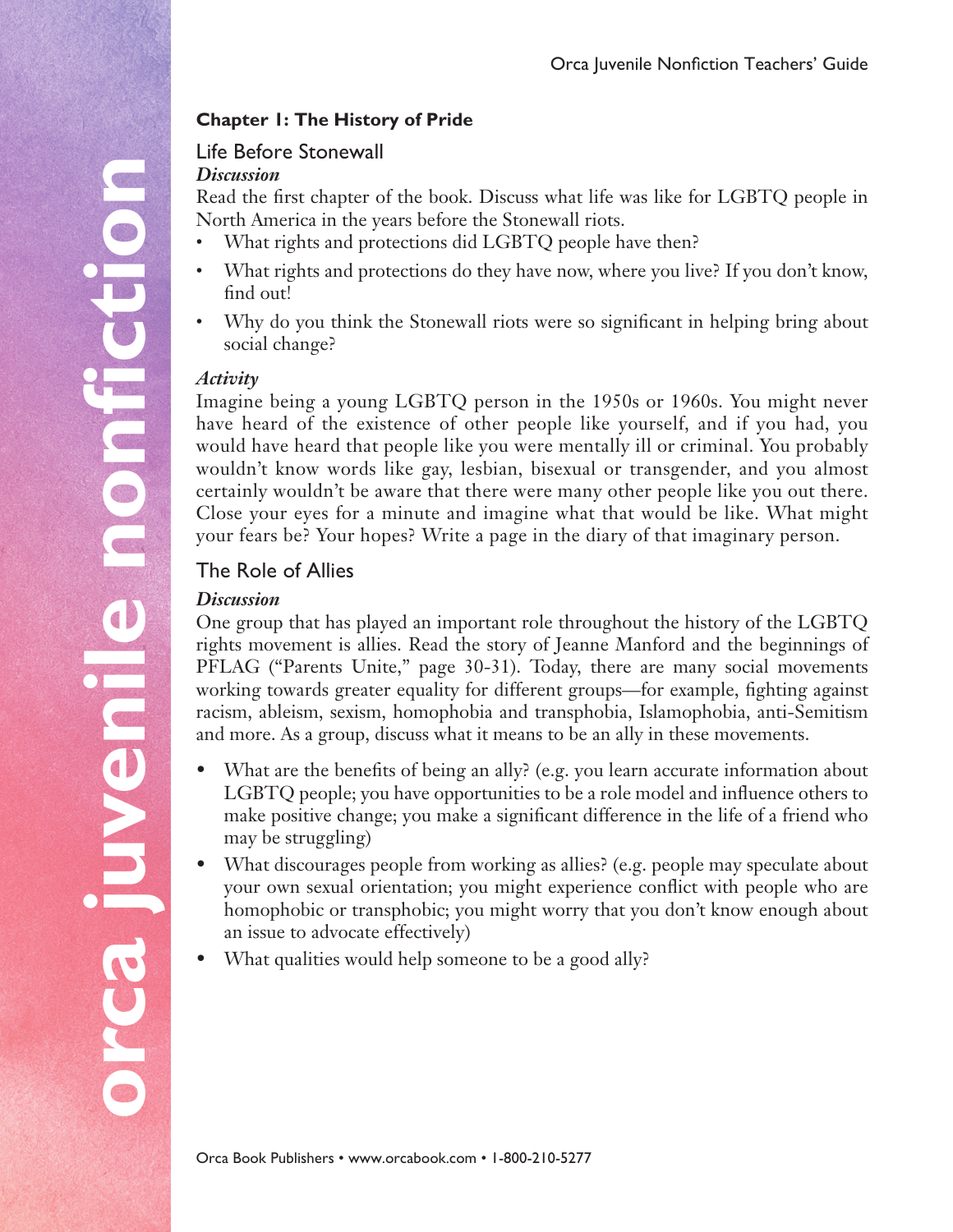# *Actvity*

Identify one of these movements where you are not part of the targeted group (for example, a white person fighting against racism, or a male student working to challenge sexism, or a cisgender person taking a stand against transphobia).

- Are there things that you are already doing as an ally?
- What else could you do? Make a list of ways that you could be an ally.

# School-based Activism

#### *Discussion*

Read "Youth on the Front Lines" (page 21-22). The first high school activism began in the early 1970s, not long after the Stonewall Riots. Why do you think young people have been such an important part of movements for social change?

Today, many high schools and middle schools have GSAs, or Gay-Straight Alliances. Sometimes these are called QSAs (Queer-Straight Alliances), Gender and Sexuality Associations, or Rainbow Clubs. These clubs provide a safe space for LGBTQ youth and their allies, and work to make schools safer and more inclusive for everyone.

- What do you think the climate at your school is like for LGBTQ students, or students from LGBTQ families?
- Do you ever hear negative attitudes or comments about LGBTQ people in the hallways or school yard? How do you think these comments affect students who are LGBTQ or who are questioning their sexual orientation or gender identity?
- What efforts do you see students and staff at your school making to combat homophobia and transphobia and to be more inclusive? (e.g. anti-bullying days, LGBTQ-inclusive books displayed, posters that celebrate diversity, homophobia remarks being challenged, gender-inclusive toilets)

## *Activity*

**orca juvenile nonfiction**

preaiuvenie

O

nonfiction

Find out if your school has a GSA. If not, do you think your school needs one? Why or why not?

Find out how to start a GSA by reading more at.

- In Canada: www.MyGSA.ca
- In the US: www.gsanetwork.org

If your school does not have a GSA, draft an action plan to form one. Begin by articulating a rationale as to why you think this is important. What challenges might you encounter? How could you respond to these?

If your school already has a GSA, learn more about it by speaking with members or by inviting someone (member or teacher representative) to speak to your class about the group and what it does.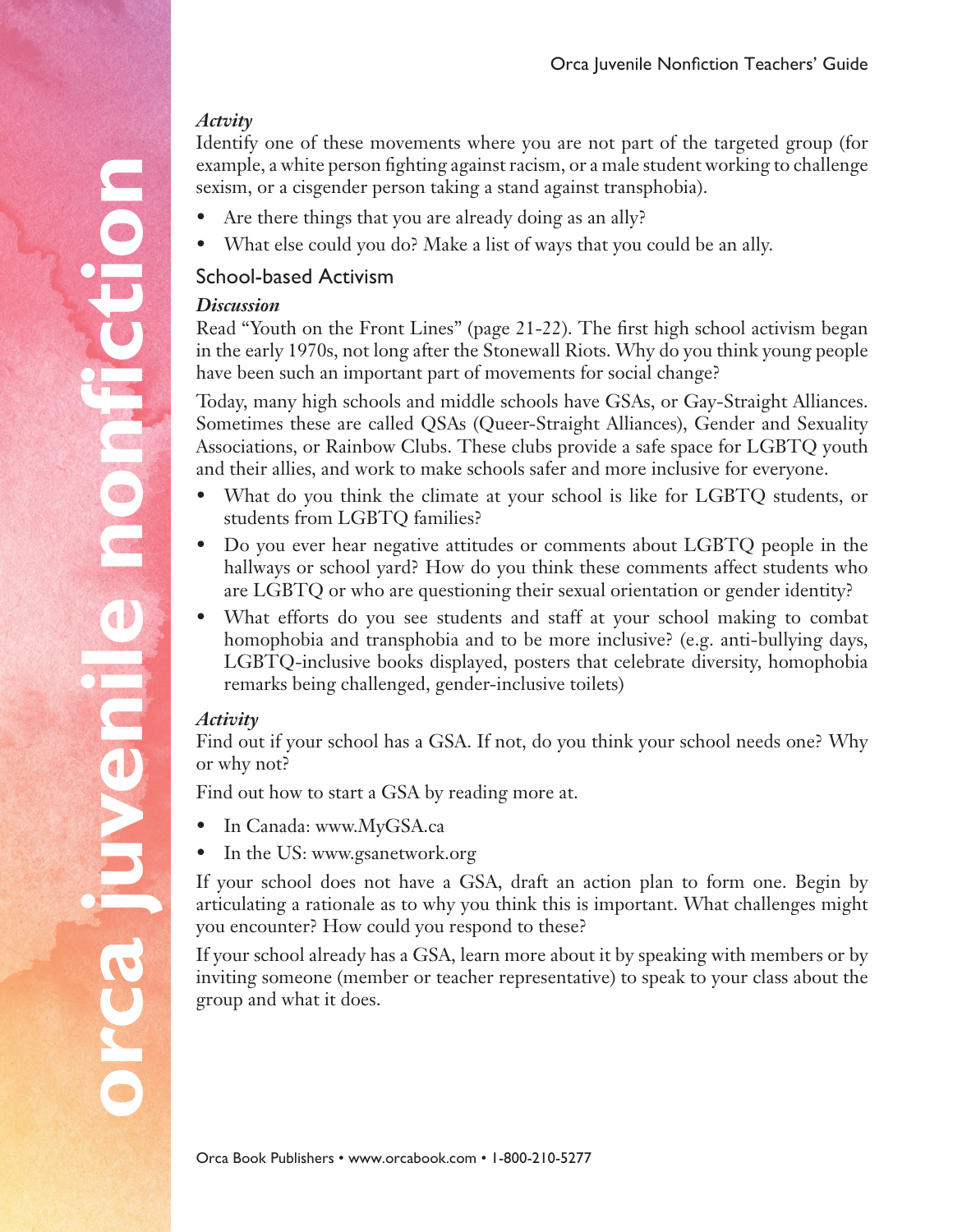# **Chapter 2: Identity and Community**

# **Identity**

#### *Discussion*

This chapter of the book explores the diverse identities of the community of people who celebrate Pride.

- Which identities were you already familiar with? Did you learn more about these?
- Were some of the identities discussed in this chapter new to you?
- What questions do you still have?

## *Activity*

Our identities are complicated! Your personal identity might include your age, your cultural background, your religion and beliefs, your interests and passions, your family relationships, your gender, your abilities and disabilities, your sexual orientation, your ethnicity and more. Make a list of some of the aspects of your own personal identity.

- Which ones are visible to others?
- Which are you comfortable sharing?
- Which ones place you as part of the majority in your school and which ones place you as part of a minority?
- Which parts of your identity do you have in common with your family?
- Which ones feel important to you?
- Have you ever been teased because of some aspect of your identity?

# Pride

# *Discussion*

The book includes some personal stories about coming out, and about what Pride means to different LGBTQ young people. "Pride is celebrating who you are and being true to who you are," says Harriette Cunningham, a young transgender girl (page 51). Duncan, a gay teen, says "Pride means that you are happy about who you are and feel comfortable in your own skin." He adds, "When you can accept yourself, you can accept others more easily." After reading this part of the book, did your understanding of Pride change at all?

## *Activity*

October 11 is National Coming Out Day in Canada and the US, a day to celebrate the LGBTQ members of our communities. Everyone, regardless of their sexual orientation or gender identity, can celebrate National Coming Out Day. Start by learning more about the day at:

- • In Canada: http://egale.ca/come-out-canada
- In the US: www.hrc.org/resources/national-coming-out-day

Then, in pairs or small groups, make National Coming Out Day posters that convey a message of support to the LGBTQ students and staff at your school. Display them in a hallway, school library or other visible location on October 11.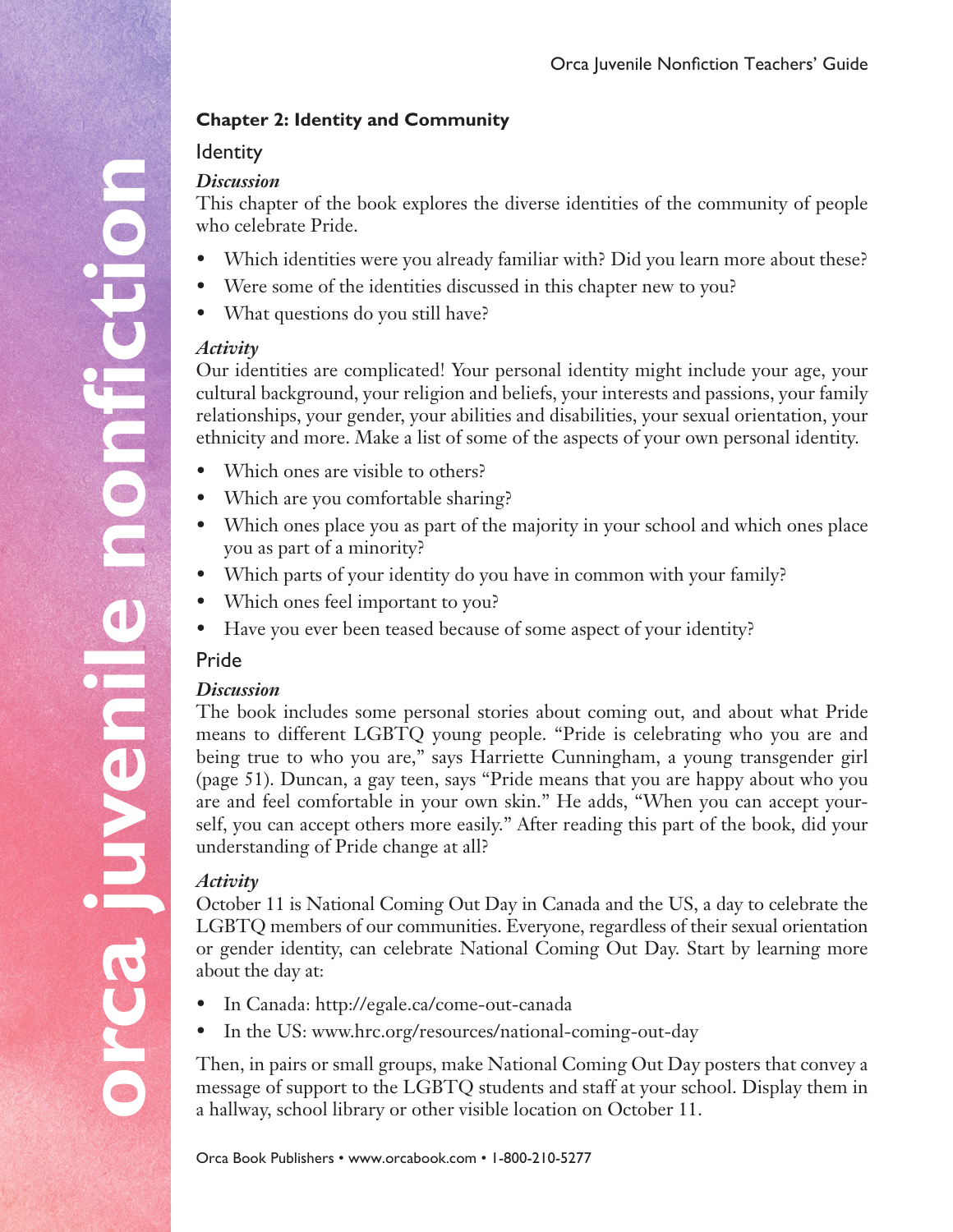# Coming Out

#### *Discussion*

The author writes, "Because we live in a culture that tends to assume people are heterosexual unless they say otherwise, heterosexual or 'straight' people don't have to come out." Do you agree? Why or why not?

## *Activity*

In small groups, try to come up with a list of examples of the above assumption from your own lives, from the music, movies, advertising and other media.

- What message is conveyed by the items on your list?
- What effect might this assumption of heterosexuality have on straight people? On LGBTQ people?
- Can you think of at least three ways to challenge this assumption?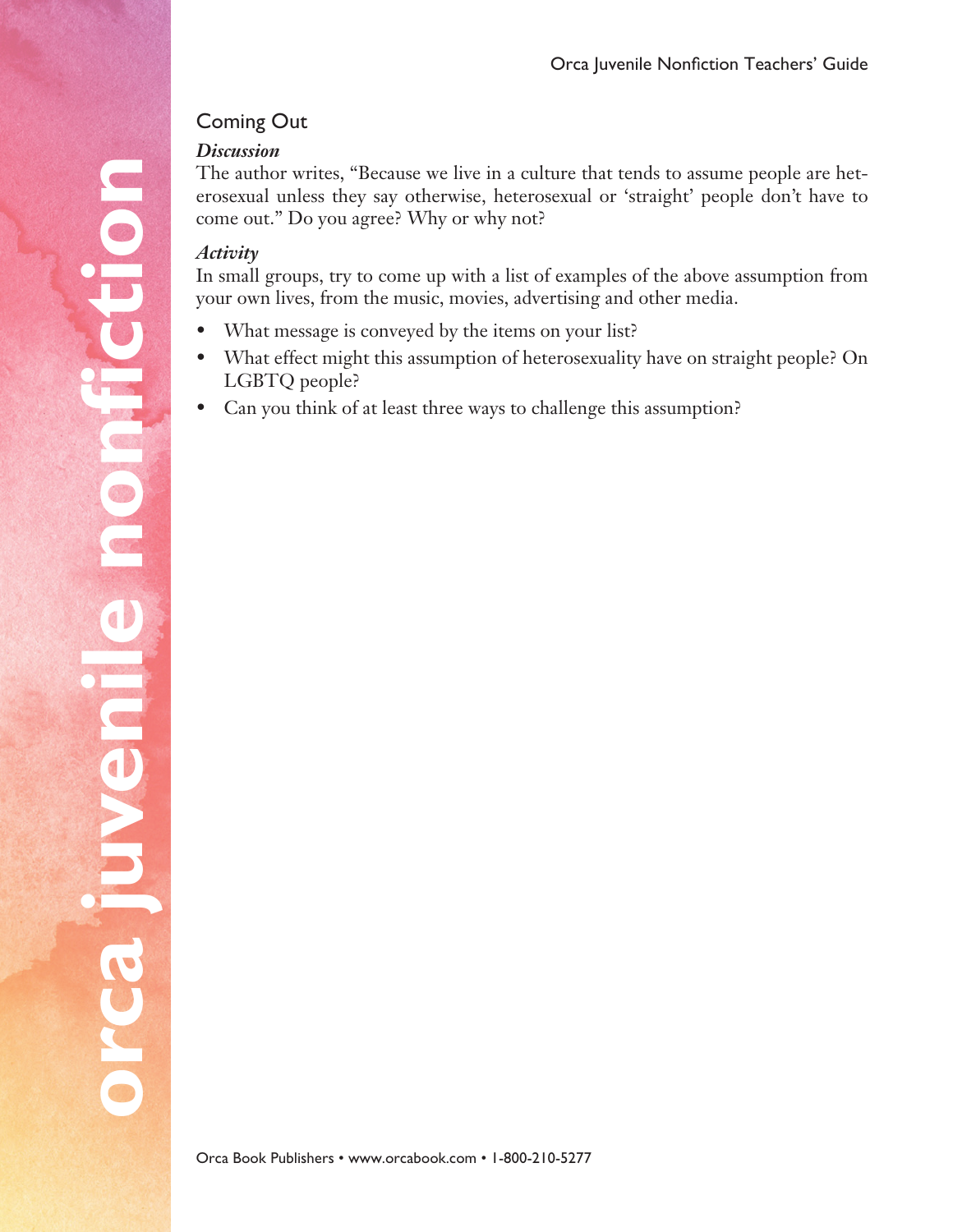# **Chapter 3: Celebrating Pride Today**

# Celebrating Pride

#### *Discussion*

The author writes, "Pride Day is a celebration, and sometimes it feels like a great big party…but its roots are strongly political" ("The Politics of Pride", page 59). What do you think this means? Before you read this book, what was your view of Pride celebrations? Did learning more about Pride and its history change that view in any way?

## *Activities*

June is Pride month! But some communities have Pride celebrations as early as May or as late as September. Find out if your community has a Pride Parade or celebration. When does it take place? Discuss how—and when—you could celebrate Pride in your school. Brainstorm a list of ideas! Here are a couple to get you started:

- Create a Pride display for your classroom or for the school hallway. Make posters and art work that celebrates diversity and supports LGBTQ pride. There are a number of symbols and flags discussed in book that you might want to consider including in your art work ("Symbols of Pride," pages 62 and 66). What messages do you want to convey with your poster or art piece?
- Read a novel with an LGBTQ character, and discuss as a class. For younger students, consider *George*, by Alex Gino. For grade seven or eight, consider *Saving Montgomery Sole*, by Mariko Tamaki. Additional suggestions for teens and for middle grade students are available here: http://robinstevenson.com/lgbtqnovels-teens.